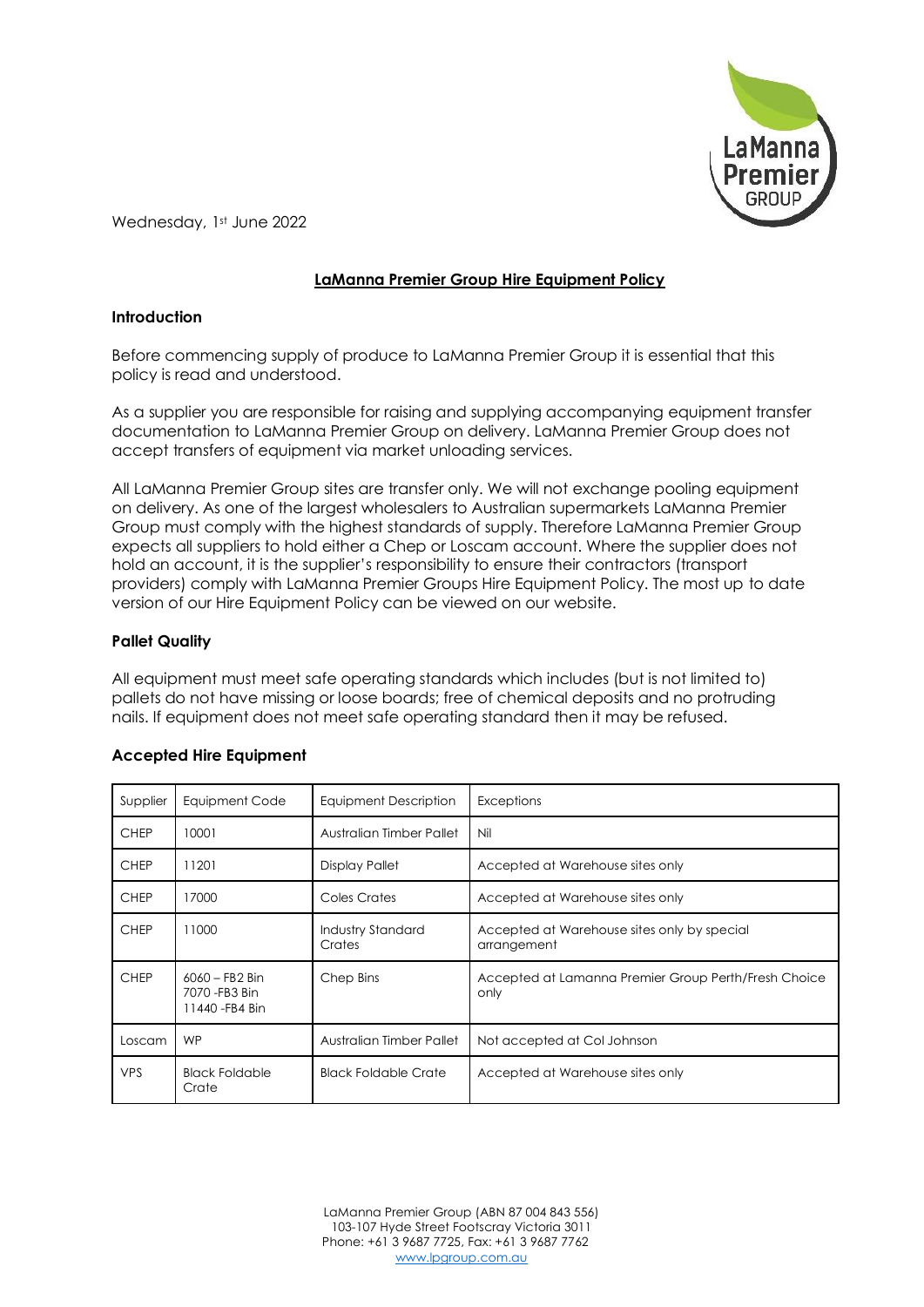#### **Transfer Dockets**

Deliveries to LaManna Premier Group sites must be accompanied by two copies of equipment transfer dockets - one to be retained by the site and one to be signed/stamped/dated by receival staff to be returned to trading partner. Where only one copy of the transfer docket is supplied, this will be retained by the site.

Transfer dockets should include 2 different reference numbers to identify the load. Please use grower consignment/invoice number as the primary reference and transport consignment number as the secondary reference.

## **Missing Dockets**

Where no transfer docket is supplied on delivery LaManna Premier Group will supply a Non Transfer Advice docket. To claim equipment, a transfer docket accompanying a copy of the Non Transfer Advice must be emailed to [pallets@lpgroup.com.au](mailto:pallets@lpgroup.com.au) within 90 days of delivery. Claims made without a Non Transfer Advice or not made within 90 days of delivery may be rejected. No claims will be accepted after 180 days.

## **Delay Days**

LaManna Premier Group requires the following delays to be applied to effective dates of transfers from the date of delivery:

| Supplier    | Equipment Type                                        | Delay Days        |
|-------------|-------------------------------------------------------|-------------------|
| <b>CHEP</b> | Australian Wooden Pallet<br><b>Black Foldable RPC</b> | 7 Days*<br>3 Days |
| Loscam      | Australian Wooden Pallet                              | 7 Days            |
| <b>VPS</b>  | Crates                                                | Nil               |

\*No Delay Days required for CHEP pallets to LPG Adelaide Market as under market affiliation

#### **Declaration of transfers and Equipment Queries**

- LaManna Premier Group is a sender declare trading partner.
- Sending trading partners are responsible for declaring transfers to equipment suppliers (ie Chep/Loscam) and must do so within 90 days of delivery.
- For Chep and VPS equipment transfers over 90 days will only be accepted at query date with the prior written permission of our Hire Equipment Team.
- Chep or VPS claims over 180 days old will not be investigated or accepted.
- Loscam claims over 90 days will not be investigated or accepted.
- LaManna Premier Group will reject transfers where we have requested proof of delivery and it has not been supplied within 7 days.
- Queries will not be investigated or accepted without signed/stamped proof of delivery or other relevant evidence.
- Acceptable proof of delivery may include:
	- o Copy of transfer stamped and signed at an LPG site
	- o Non-transfer advice issued by an LPG site
	- o Copy of grower paperwork detailing equipment information
	- A Copy of transfer without signature or stamp is not an acceptable POD document